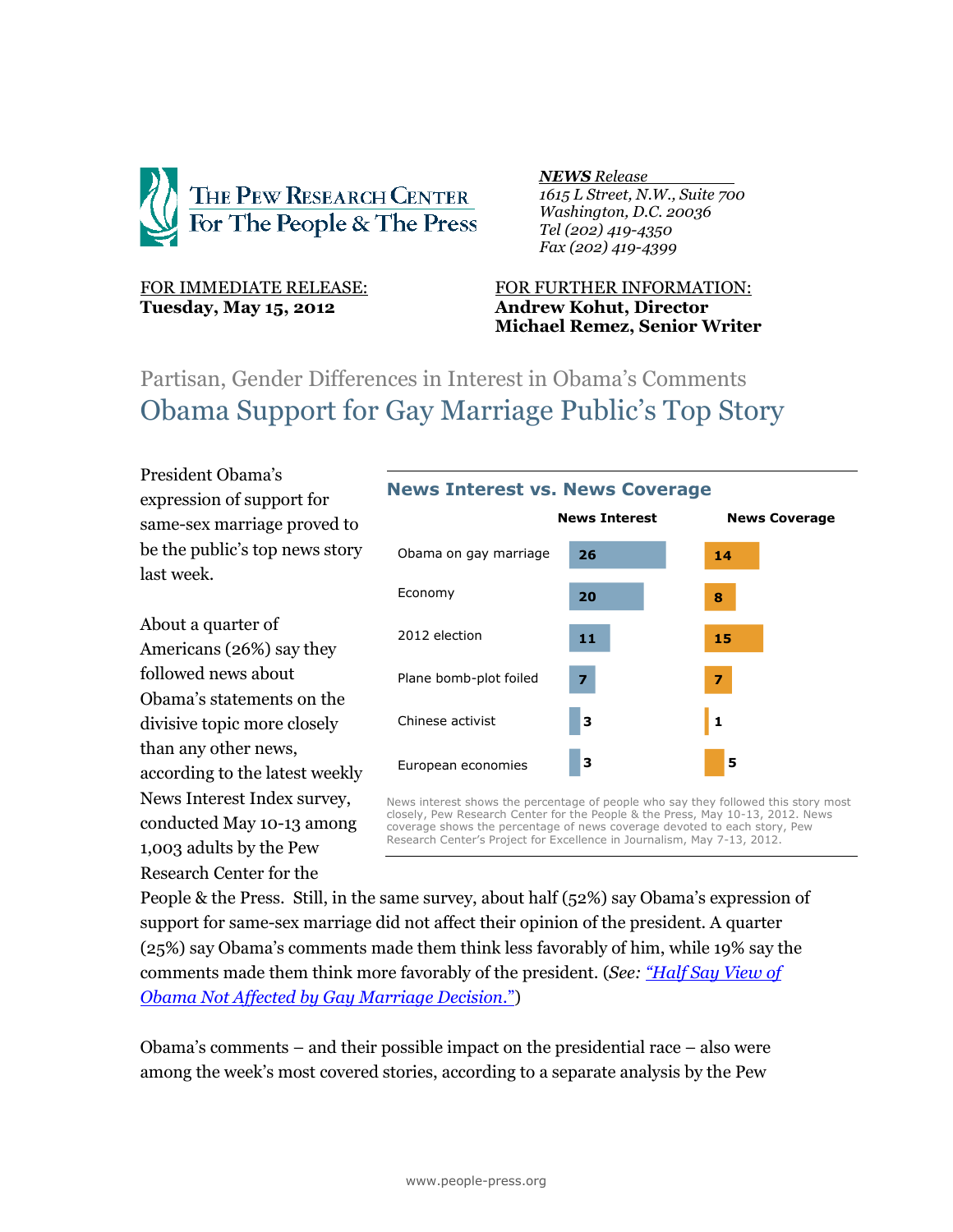Research Center's Project for Excellence in Journalism (PEJ). News specifically about Obama and his expression of support for gay marriage accounted for 14% of coverage. More general news about the 2012 election accounted for 15%, separating out news that focused primarily on Obama's gay marriage comments. Altogether, campaign news accounted for 24% of coverage, according to PEJ.

Looking at the week's other top stories, 20% of the public says they followed news about the economy most closely while 11% say they followed news about the 2012 campaign this closely. News about the economy accounted for 8% of coverage.

### **Differences in Interest in Obama's Comments on Gay Marriage**

More than a third of the public (37%) says they followed news about Obama's expression of support for gay marriage very closely. About half of Democrats say this (49%), compared with 39% of Republicans and 29% of independents.

About four-in-ten women (42%) say they followed this news very closely, compared with 33% of men. Nearly half of those with at least a college degree (46%) say they followed news about Obama's comment very closely, compared with 32% of those with some college and 36% of those with a high school diploma or less education.

As is typically the case, older people are more likely to say they followed this news very closely; 45% of those 50 and older say this, compared with 31% of those 18-49.

Obama's comments are clearly the top story of the week for

Democrats (36%). News about the economy ranks second (19% most closely). About a quarter of Republicans, 24% say they followed news about Obama's gay marriage statements most closely, while about as many (22%) say they followed news about the economy this closely. Independents are also divided: 20% say they followed news about Obama's statements most closely and 23% say their top story was news about the economy.

Women are more likely than men to say this was their top story (31% vs. 20%).

#### **Partisan, Gender Differences on Gay Marriage News**

| % following very closely                | %  |
|-----------------------------------------|----|
| Total                                   | 37 |
| Republican                              | 39 |
| Democrat                                | 49 |
| Independent                             | 29 |
| Men                                     | 33 |
| Women                                   | 42 |
| 18-49                                   | 31 |
| 50+                                     | 45 |
| College grad +                          | 46 |
| Some college                            | 32 |
| <b>HS</b> or less                       | 36 |
| PEW RESEARCH CENTER May 10-13,<br>2012. |    |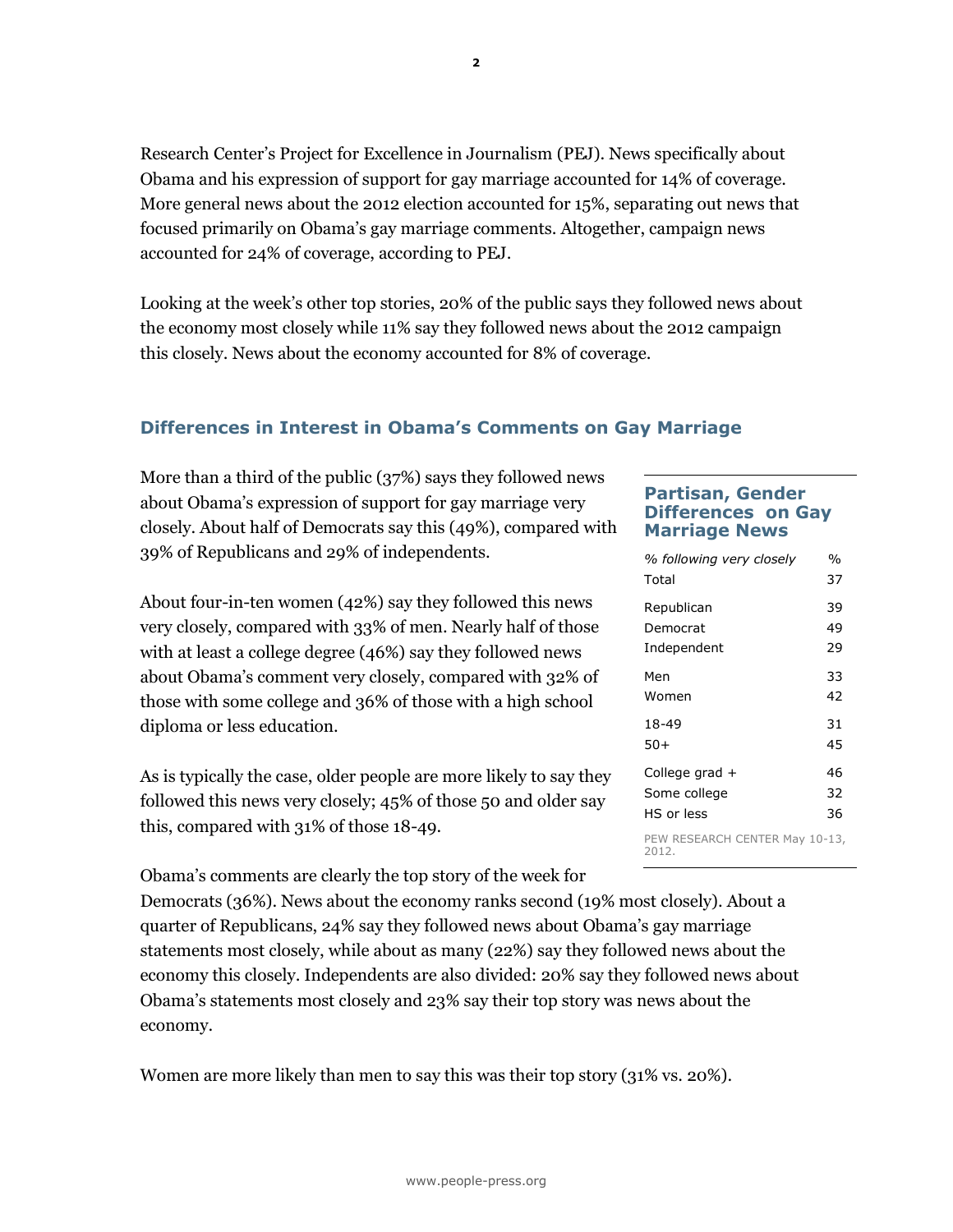#### **The Week's News**

Americans continue to keep a close watch on news about the economy at home. Four-inten (40%) say they followed news about the condition of the U.S. economy very closely, while 20% say this was the news they followed most closely.

Relatively few are closely following news about the economic problems unfolding in several European countries. Just 17% say they followed this news very closely; 3% say this was their top story. News about European economic woes accounted for 5% of coverage, according to PEJ.

About a third (34%) say they very closely followed news about the candidates for president in 2012, while 11% say this was the news they followed most closely. With the contest now a head-to-head race between Obama and Mitt Romney, Republicans and Democrats are about equally likely to say they are following this news very closely (39% of Republicans, 40% of Democrats). Fewer independents say this (27%).

About a quarter of the public (24%) say they followed news about the undercover agent in Yemen who foiled a plot to blow up a U.S.-bound airplane; 7% say this was the news they followed most closely. News about the failed plot accounted for 7% of coverage.

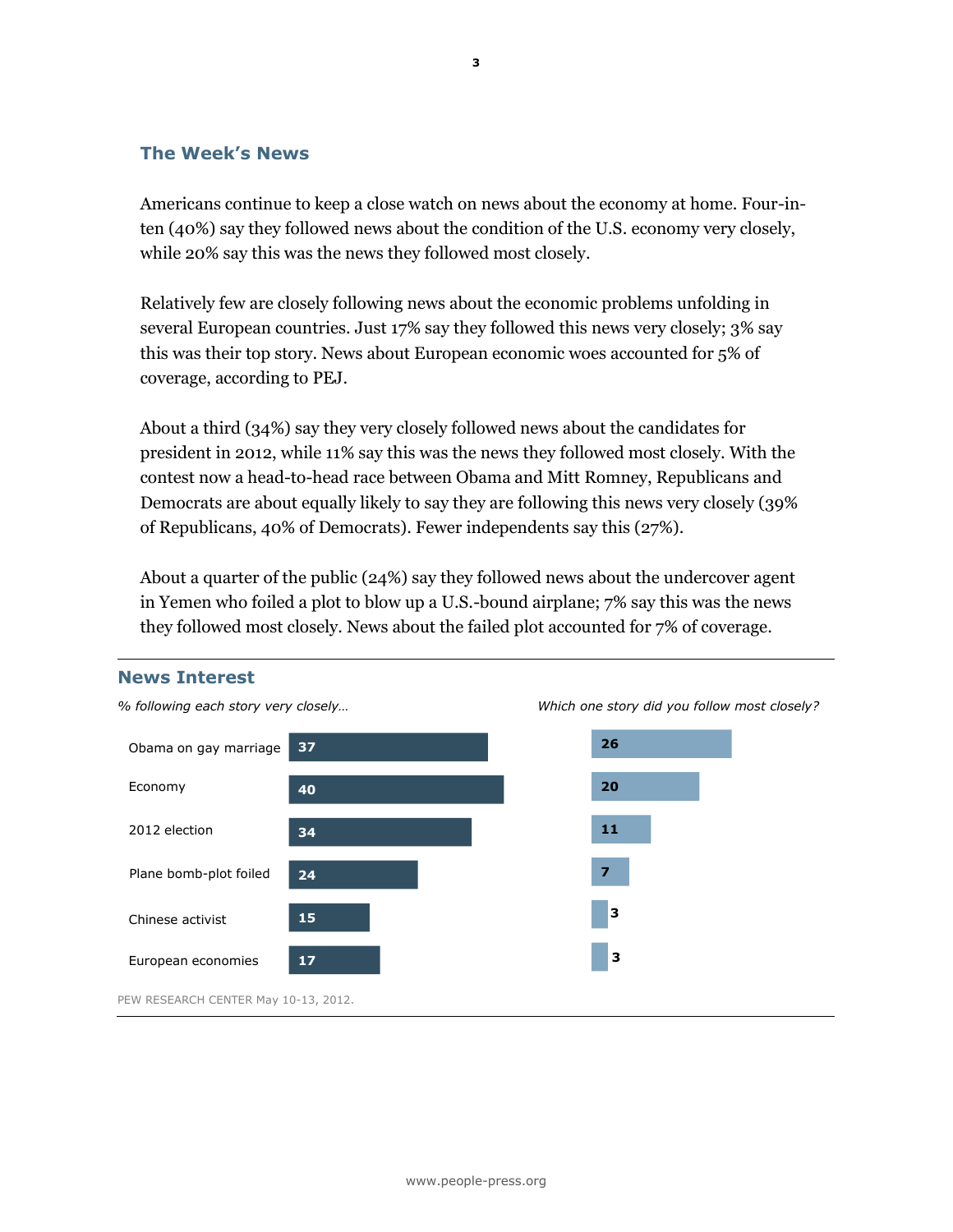And news about negotiations between U.S. and Chinese officials over the fate of a Chinese human rights activist continued to attract modest attention; 15% say they followed this news very closely, the same level of interest as one week earlier. Meanwhile, 3% say this was the news they followed most closely. Last week, news about Chen Guangcheng's situation accounted for 1% of coverage. The week before that, the story had ranked near the top of PEJ's list, accounting for 12% of coverage.

These findings are based on the most recent installment of the weekly News Interest Index, an ongoing project of the Pew Research Center for the People & the Press. The index, building on the Center's longstanding research into public attentiveness to major news stories, examines news interest as it relates to the news media's coverage. The weekly survey is conducted in conjunction with The Project for Excellence in Journalism's News Coverage Index, which monitors the news reported by major newspaper, television, radio and online news outlets on an ongoing basis. In the most recent week, data relating to news coverage were collected May 7-13, 2012, and survey data measuring public interest in the top news stories of the week were collected May 10- 13, 2012, from a nationally representative sample of 1,003 adults.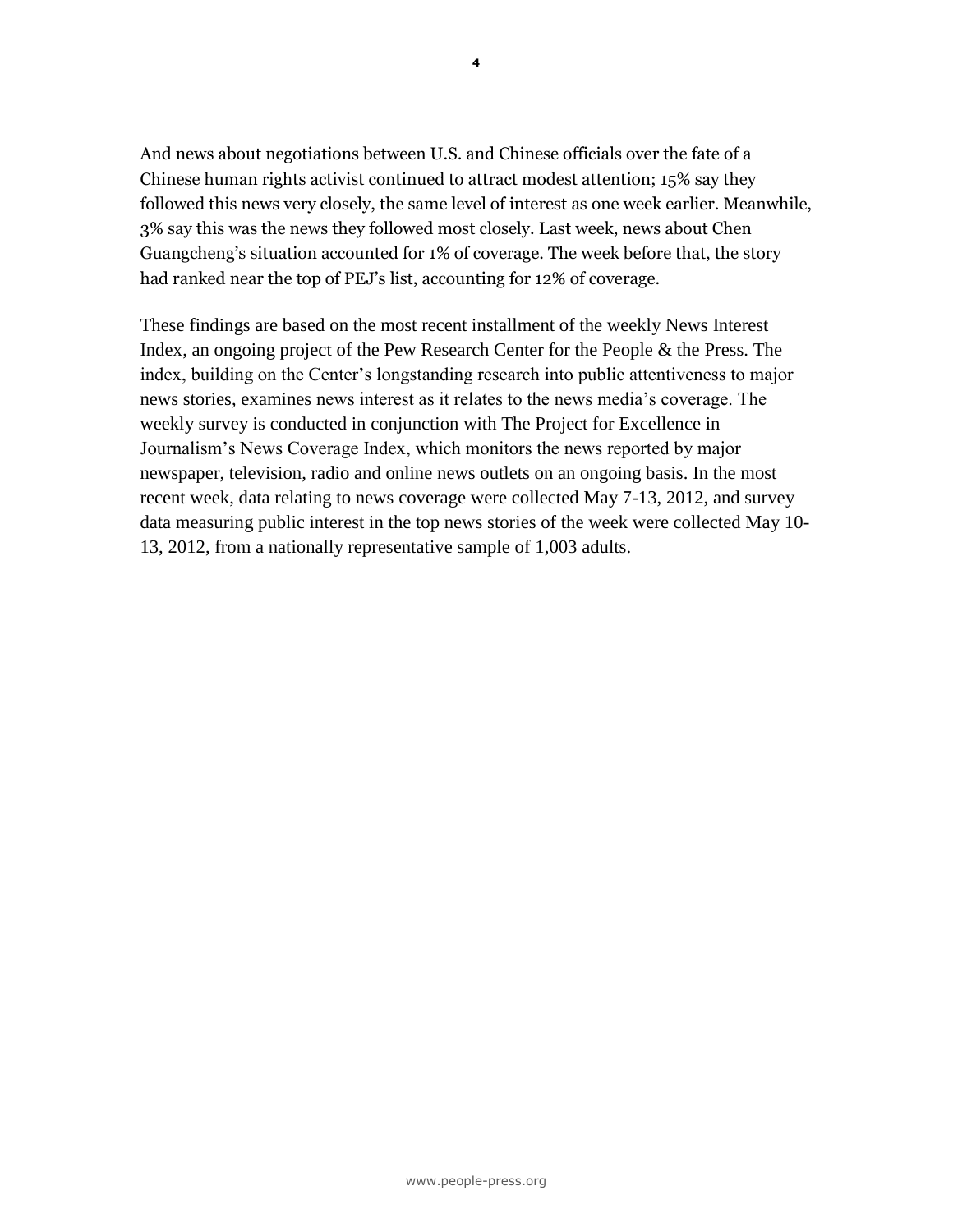#### **About the News Interest Index**

The *News Interest Index* is a weekly survey conducted by the Pew Research Center for the People & the Press aimed at gauging the public's interest in and reaction to major news events. This project has been undertaken in conjunction with the Project for Excellence in Journalism's *News Coverage Index*, an ongoing content analysis of the news. The News Coverage Index catalogues the news from top news organizations across five major sectors of the media: newspapers, network television, cable television, radio and the internet. Each week (from Monday through Sunday) PEJ compiles this data to identify the top stories for the week. (For more information about the Project for Excellence in Journalism's News Coverage Index, go to [www.journalism.org.](http://www.journalism.org/)) The News Interest Index survey collects data from Thursday through Sunday to gauge public interest in the most covered stories of the week.

Results for this survey are based on telephone interviews conducted May 10-13, 2012, among a national sample of 1,003 adults 18 years of age or older living in the continental United States (603 respondents were interviewed on a landline telephone, and 400 were interviewed on a cell phone, including 195 who had no landline telephone). The survey was conducted under the direction of Princeton Survey Research Associates International. A combination of landline and cell phone random digit dial samples were used; both samples were provided by Survey Sampling International. Interviews were conducted in English. Respondents in the landline sample were selected by randomly asking for the youngest adult male or female who is now at home. Interviews in the cell sample were conducted with the person who answered the phone, if that person was an adult 18 years of age or older.

The combined landline and cell phone sample are weighted using an iterative technique that matches gender, age, education, race, Hispanic origin and region to parameters from the March 2011 Census Bureau's Current Population Survey and population density to parameters from the Decennial Census. The sample is also weighted to match current patterns of telephone status based on extrapolations from the 2011 National Health Interview Survey. The weighting procedure also accounts for the fact that respondents with both landline and cell phones have a greater probability of being included in the combined sample and adjusts for household size within the landline sample. Sampling errors and statistical tests of significance take into account the effect of weighting. The following table shows the sample sizes and the error attributable to sampling that would be expected at the 95% level of confidence for different groups in the survey:

| Group               | <b>Sample Size</b> | Plus or minus         |
|---------------------|--------------------|-----------------------|
| Total sample        | 1,003              | 3.6 percentage points |
| Men                 | 455                | 5.4 percentage points |
| Women               | 548                | 4.9 percentage points |
| Republicans         | 255                | 7.2 percentage points |
| Democrats           | 309                | 6.5 percentage points |
| Independents        | 329                | 6.3 percentage points |
| College grad+       | 329                | 6.3 percentage points |
| Some College        | 307                | 6.5 percentage points |
| High school or less | 339                | 6.2 percentage points |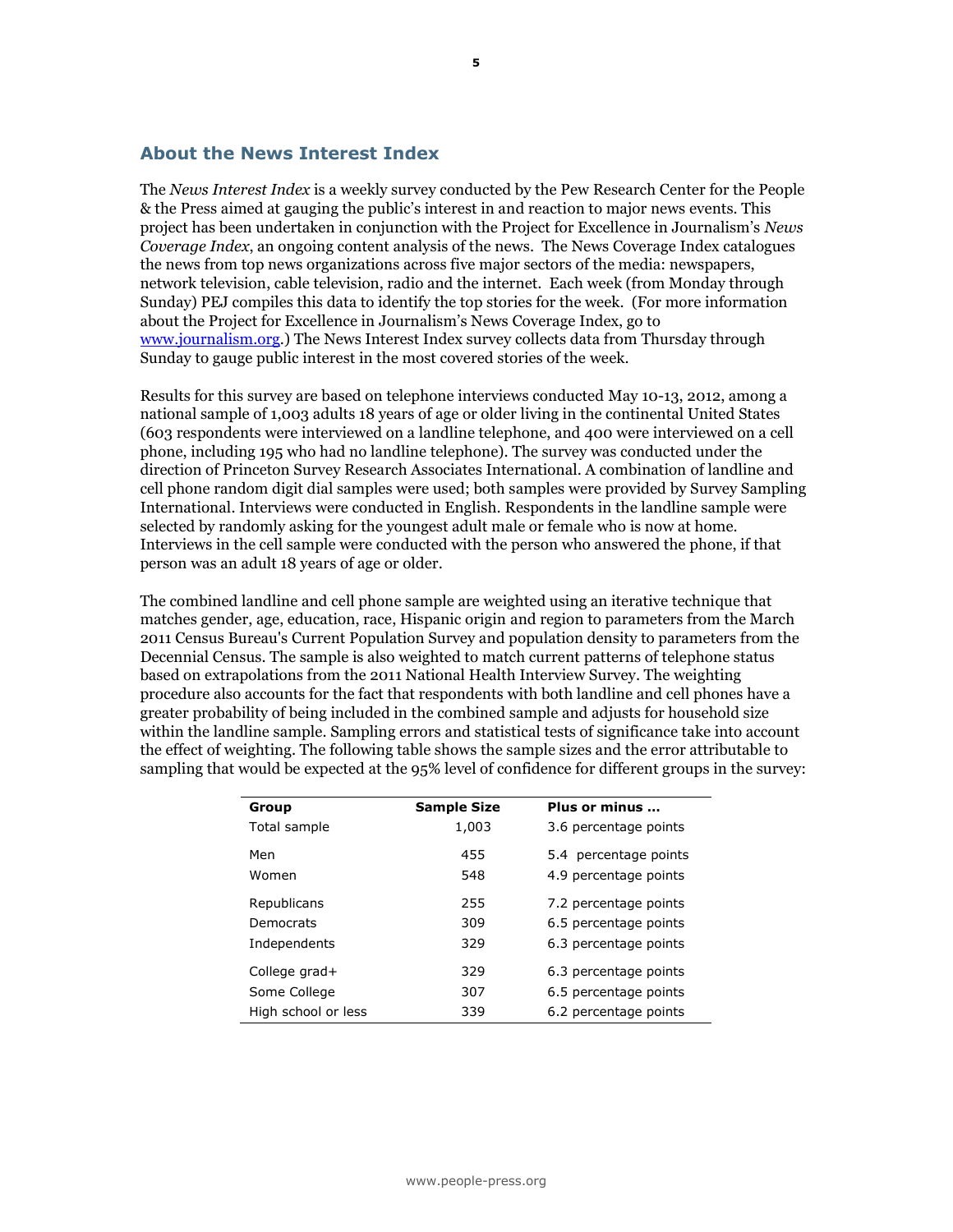Sample sizes and sampling errors for other subgroups are available upon request.

In addition to sampling error, one should bear in mind that question wording and practical difficulties in conducting surveys can introduce error or bias into the findings of opinion polls.

© Pew Research Center, 2012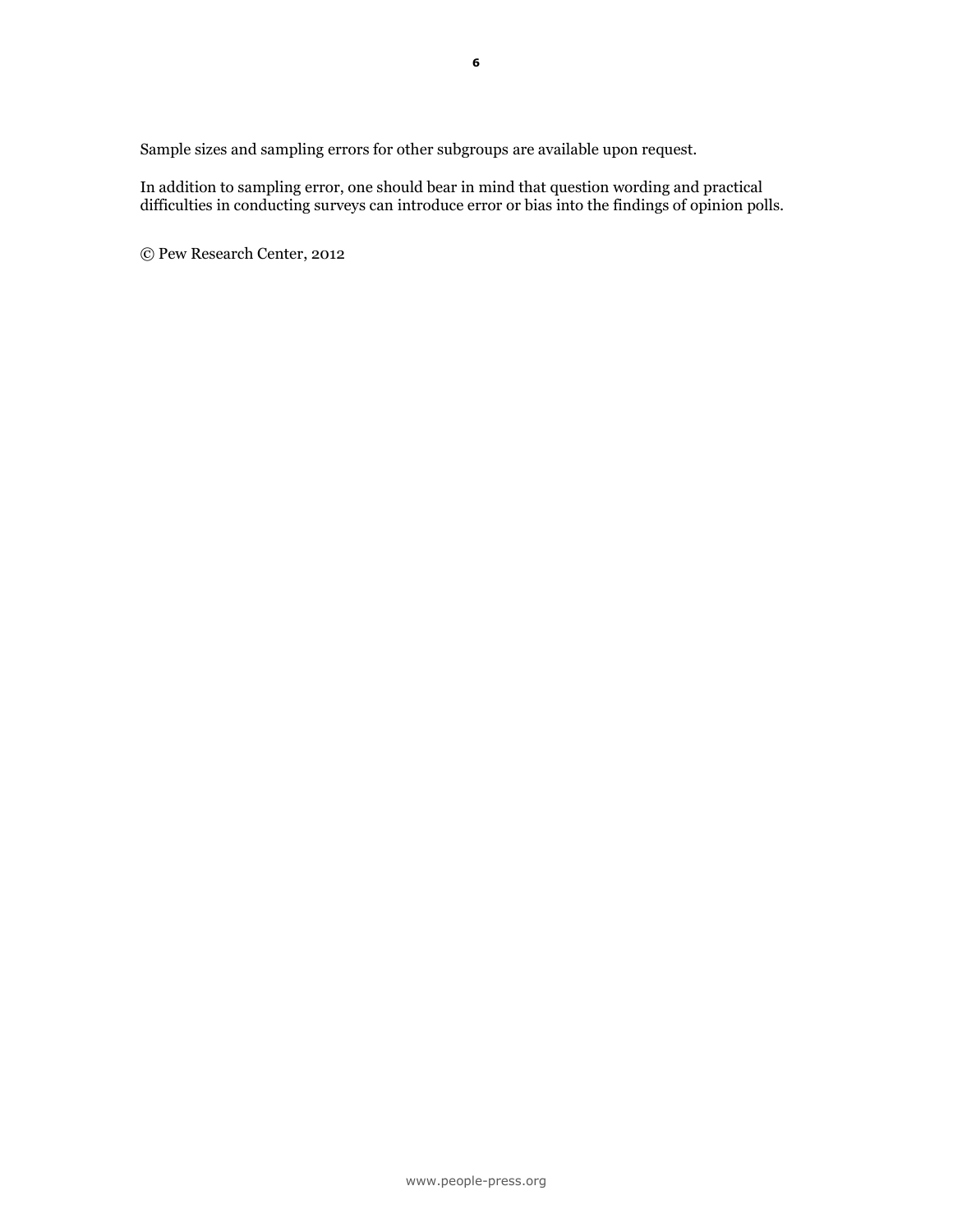#### **PEW RESEARCH CENTER MAY 10-13, 2012 NEWS INTEREST INDEX FINAL TOPLINE N=1,003**

#### **NO QUESTION PEW.1**

#### **ASK ALL:**

PEW.2 As I read a list of some stories covered by news organizations this past week, please tell me if you happened to follow each news story very closely, fairly closely, not too closely, or not at all closely. First, **[INSERT ITEM; RANDOMIZE;] [IF NECESSARY** "Did you follow **[ITEM]** very closely, fairly closely, not too closely or not at all closely?"**]**

|    |                                          | Very<br><u>closely</u> | Fairly<br>closely | Not too<br>closely | Not at all<br>closely | (VOL.)<br>DK/Ref |
|----|------------------------------------------|------------------------|-------------------|--------------------|-----------------------|------------------|
| а. | Reports about the condition of the       |                        |                   |                    |                       |                  |
|    | U.S. economy                             |                        |                   |                    |                       |                  |
|    | May 10-13, 2012                          | 40                     | 26                | 16                 | 17                    | $\ast$           |
|    | May 3-6, 2012                            | 38                     | 29                | 13                 | 20                    | $\ast$           |
|    | April 26-29, 2012                        | 34                     | 32                | 17                 | 16                    | 1                |
|    | April 19-22, 2012                        | 35                     | 35                | 13                 | 14                    | $\overline{2}$   |
|    | April 12-15, 2012                        | 39                     | 28                | 16                 | 17                    | $\mathbf{1}$     |
|    | April 5-8, 2012                          | 37                     | 31                | 16                 | 16                    | 1                |
|    | March 29-April 1, 2012                   | 34                     | 33                | 15                 | 18                    | 1                |
|    | March 22-25, 2012                        | 36                     | 29                | 16                 | 18                    | 1                |
|    | March 15-18, 2012                        | 40                     | 35                | 11                 | 14                    | 1                |
|    | March 8-11, 2012                         | 37                     | 32                | 14                 | 17                    | $\ast$           |
|    | March 1-4, 2012                          | 41                     | 27                | 15                 | 17                    | 1                |
|    | February 23-26, 2012                     | 37                     | 33                | 14                 | 15                    | 1                |
|    | February 16-20, 2012                     | 33                     | 32                | 16                 | 17                    | 1                |
|    | February 9-12, 2012                      | 42                     | 30                | 14                 | 13                    | 1                |
|    | February 2-5, 2012                       | 38                     | 32                | 16                 | 13                    | 1                |
|    | January 26-29, 2012                      | 35                     | 31                | 16                 | 19                    | $\ast$           |
|    | January 19-22, 2012                      | 35                     | 30                | 16                 | 19                    | 1                |
|    | January 12-15, 2012                      | 33                     | 32                | 14                 | 20                    | 1                |
|    | January 5-8, 2012                        | 39                     | 31                | 15                 | 15                    | $\ast$           |
|    | December 15-18, 2011                     | 36                     | 32                | 14                 | 16                    | 1                |
|    | December 8-11, 2011                      | 41                     | 29                | 13                 | 16                    | 1                |
|    | December 1-4, 2011                       | 40                     | 33                | 13                 | 13                    | 1                |
|    | November 17-20, 2011                     | 35                     | 33                | 16                 | 15                    | 1                |
|    | November 10-13, 2011                     | 39                     | 31                | 15                 | 14                    | $\ast$           |
|    | November 3-6, 2011                       | 37                     | 31                | 15                 | 17                    | 1                |
|    | October 27-30, 2011                      | 38                     | 33                | 14                 | 15                    | 1                |
|    | October 20-23, 2011                      | 38                     | 32                | 14                 | 16                    | 1                |
|    | October 13-16, 2011                      | 39                     | 32                | 14                 | 14                    | $\ast$           |
|    | October 6-9, 2011                        | 43                     | 28                | 14                 | 14                    | 1<br>$\ast$      |
|    | September 29-October 2, 2011             | 46                     | 26                | 14                 | 14                    | $\ast$           |
|    | September 22-25, 2011                    | 44                     | 33                | 11                 | 11                    |                  |
|    | September 8-11, 2011                     | 40                     | 30                | 15                 | 14                    | 1<br>$\ast$      |
|    | September 1-4, 2011                      | 44                     | 30                | 11                 | 15                    |                  |
|    | August 25-28, 2011                       | 44                     | 28                | 14                 | 13                    | 1                |
|    | August 18-21, 2011                       | 44                     | 29                | 12                 | 14                    | 1                |
|    | August 4-7, 2011                         | 46<br>43               | 30<br>30          | 11                 | 13                    | 1<br>$\ast$      |
|    | July 28-31, 2011                         |                        |                   | 13                 | 13                    |                  |
|    | July 21-24, 2011                         | 41                     | 32                | 13<br>14           | 13                    | 1                |
|    | July 14-17, 2011                         | 41                     | 30                |                    | 14                    | 1<br>1           |
|    | July 7-10, 2011                          | 36                     | 30                | 15                 | 18                    |                  |
|    | June 30-July 3, 2011<br>June 23-26, 2011 | 38<br>37               | 32<br>29          | 13<br>15           | 16<br>19              | 1<br>$\ast$      |
|    | June 16-19, 2011                         | 39                     | 33                | 14                 | 13                    | $\ast$           |
|    | June 9-12, 2011                          | 39                     | 30                | 15                 | 16                    | 1                |
|    | June 2-5, 2011                           | 35                     | 34                | 17                 |                       | $\ast$           |
|    |                                          |                        |                   |                    | 14                    |                  |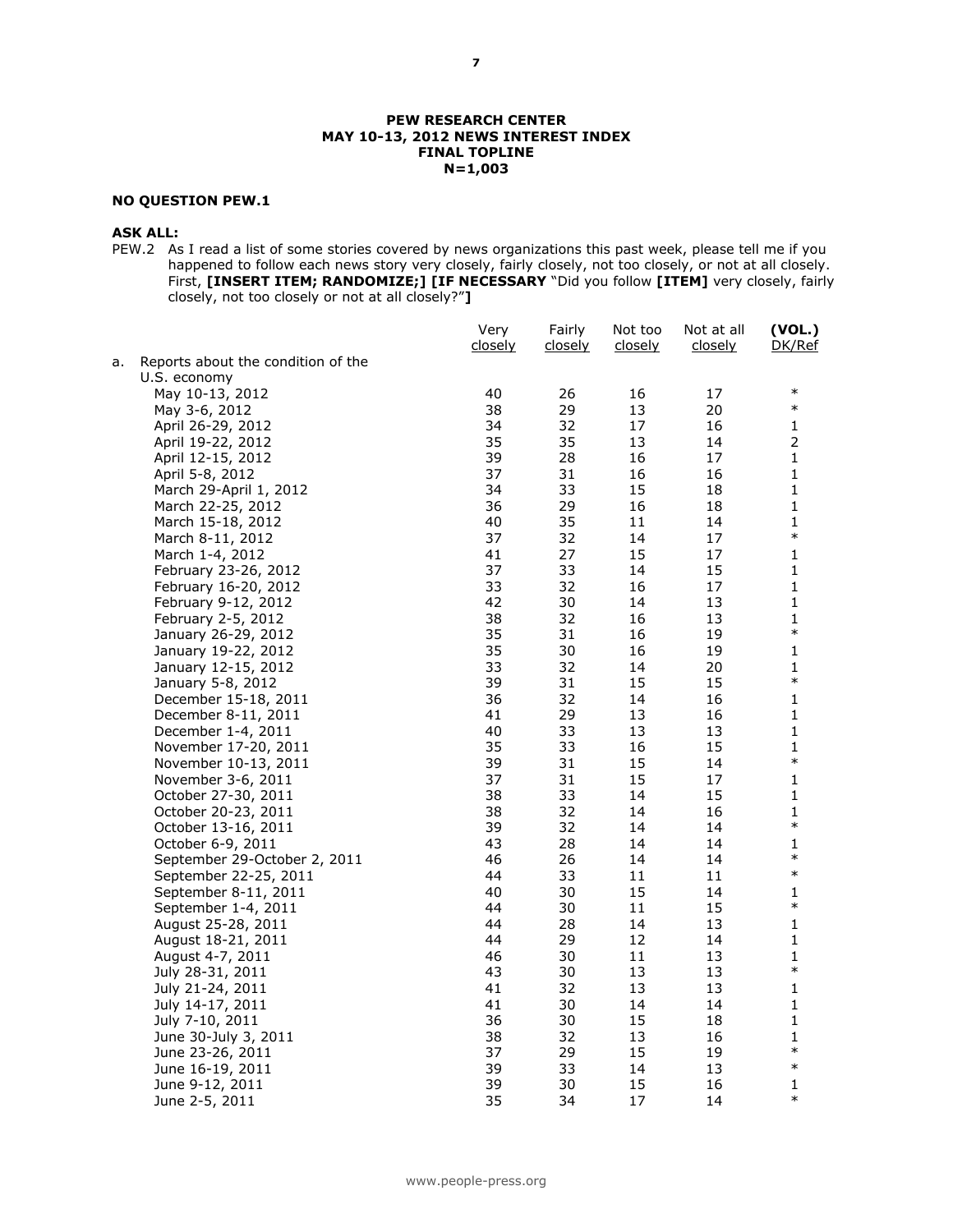|    |                                                                                                                                                                                             | Very<br><u>closely</u> | Fairly<br><u>closely</u> | Not too<br>closely | Not at all<br>closely | (VOL.)<br>DK/Ref |
|----|---------------------------------------------------------------------------------------------------------------------------------------------------------------------------------------------|------------------------|--------------------------|--------------------|-----------------------|------------------|
|    | May 19-22, 2011                                                                                                                                                                             | 33                     | 34                       | 17                 | 16                    | $\ast$           |
|    | May 12-15, 2011                                                                                                                                                                             | 32                     | 32                       | 17                 | 18                    | $\overline{2}$   |
|    | May 5-8, 2011                                                                                                                                                                               | 40                     | 35                       | 15                 | 9                     | 1                |
|    | April 21-25, 2011                                                                                                                                                                           | 41                     | 33                       | 12                 | 14                    | $\ast$           |
|    | April 14-17, 2011                                                                                                                                                                           | 44                     | 30                       | 14                 | 12                    | 1                |
|    | April 7-10, 2011                                                                                                                                                                            | 46                     | 30                       | 14                 | 10                    | $\ast$           |
|    | March 31-April 3, 2011                                                                                                                                                                      | 42                     | 31                       | 16                 | 11                    | 0                |
|    | March 24-27, 2011                                                                                                                                                                           | 36                     | 32                       | 17                 | 15                    | $\ast$           |
|    | March 17-20, 2011                                                                                                                                                                           | 38                     | 32                       | 17                 | 13                    | $\ast$           |
|    | March 10-13, 2011                                                                                                                                                                           | 40                     | 30                       | 16                 | 13                    | $\ast$           |
|    | March 3-6, 2011                                                                                                                                                                             | 37                     | 31                       | 17                 | 13                    | 1                |
|    | February 24-27, 2011                                                                                                                                                                        | 49                     | 29                       | 11                 | 10                    | $\ast$           |
|    | February 17-20, 2011                                                                                                                                                                        | 35                     | 33                       | 14                 | 17                    | $\ast$           |
|    | February 10-13, 2011                                                                                                                                                                        | 36                     | 34                       | 13                 | 16                    | $\ast$           |
|    | February 3-6, 2011                                                                                                                                                                          | 35                     | 37                       | 14                 | 14                    | $\ast$           |
|    | January 20-23, 2011                                                                                                                                                                         | 37                     | 33                       | 14                 | 15                    | 1                |
|    | January 13-16, 2011                                                                                                                                                                         | 37                     | 29                       | 15                 | 18                    | 1                |
|    | January 6-9, 2011                                                                                                                                                                           | 39                     | 37                       | 11                 | 12                    | 1                |
|    | SEE TRENDS FOR PREVIOUS YEARS: http://www.people-press.org/files/2011/11/NII-Economy-Trends.pdf                                                                                             |                        |                          |                    |                       |                  |
| b. | Negotiations between the United States and<br>China to let a Chinese human-rights activist<br>move to the U.S.<br>May 10-13, 2012<br>May 3-6, 2012: Controversy over how U.S.               | 15                     | 22                       | 24                 | 39                    | $\mathbf{1}$     |
|    | and Chinese officials dealt with a Chinese<br>human-rights activist who sought<br>protection at the American Embassy<br>in Beijing                                                          | 15                     | 23                       | 24                 | 36                    | 1                |
| c. | President Obama expressing his support for<br>gay marriage<br>May 10-13, 2012<br><b>TRENDS FOR COMPARISON:</b>                                                                              | 37                     | 23                       | 18                 | 21                    | 1                |
|    | February 23-26, 2012: Recent debates<br>over social issues such as gay marriage<br>and contraception<br>February 9-12, 2012: A federal appeals<br>court ruling that California's ban on gay | 21                     | 24                       | 22                 | 32                    | 1                |
|    | marriage is unconstitutional<br>February 24-27, 2011: Recent<br>developments in the debate over gay                                                                                         | 16                     | 23                       | 24                 | 37                    | 1                |
|    | marriage<br>May 29-June 1, 2009: The California<br>Supreme Court upholding a ban on gay                                                                                                     | 19                     | 26                       | 20                 | 34                    | 1                |
|    | marriage<br>May 8-11, 2009: Steps to legalize gay                                                                                                                                           | 22                     | 35                       | 19                 | 23                    | $\mathbf{1}$     |
|    | marriage in Maine and New Hampshire<br>April 9-13, 2009: The legalization of gay                                                                                                            | 16                     | 16                       | 22                 | 45                    | $\mathbf{1}$     |
|    | marriage in Iowa and Vermont<br>Nov. 7-10, 2008: California voting to ban                                                                                                                   | 13                     | 21                       | 23                 | 42                    | 1                |
|    | gay marriage<br>June 20-23, 2008: The issue of same-sex                                                                                                                                     | 18                     | 26                       | 24                 | 32                    | $\ast$           |
|    | marriage in California<br>May 16-19, 2008: The California Supreme<br>Court's decision giving same-sex couples                                                                               | 22                     | 26                       | 25                 | 27                    | $\ast$           |
|    | the right to marry<br>May 2004: The issue of gay and lesbian                                                                                                                                | 19                     | 27                       | 25                 | 28                    | 1                |
|    | marriage                                                                                                                                                                                    | 20                     | 27                       | 25                 | 27                    | 1                |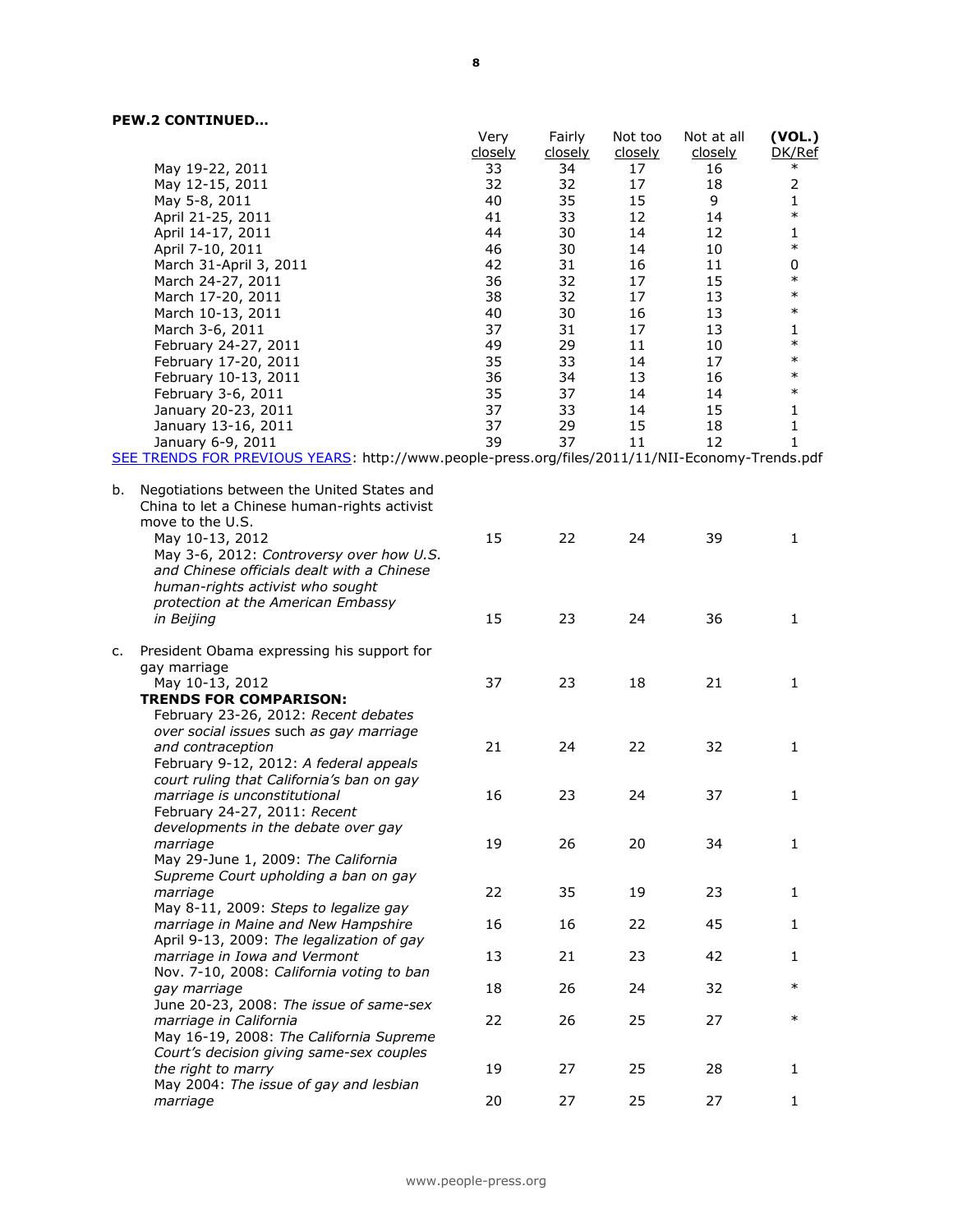|    |                                                                                               | Very<br><u>closely</u> | Fairly<br><u>closely</u> | Not too<br><u>closely</u> | Not at all<br>closely | (VOL.)<br>DK/Ref |
|----|-----------------------------------------------------------------------------------------------|------------------------|--------------------------|---------------------------|-----------------------|------------------|
|    | March 2004: The issue of gay and lesbian<br>marriage<br>Early-February 2004: The debate about | 29                     | 33                       | 20                        | 17                    | 1                |
|    | letting gays and lesbians marry<br>Mid-August 2003: The debate about letting                  | 26                     | 32                       | 22                        | 19                    | 1                |
|    | gays and lesbians marry                                                                       | 19                     | 30                       | 22                        | 28                    | 1                |
| d. | Reports about economic problems in several<br>European countries                              |                        |                          |                           |                       |                  |
|    | May 10-13, 2012                                                                               | 17                     | 24                       | 24                        | 34                    | $\ast$           |
|    | May 3-6, 2012                                                                                 | 16                     | 23                       | 24                        | 36                    | $\ast$           |
|    | <b>TRENDS FOR COMPARISON:</b>                                                                 |                        |                          |                           |                       |                  |
|    | February 16-20, 2012: Efforts to deal with                                                    |                        |                          |                           |                       |                  |
|    | the debt crisis in Europe                                                                     | 11                     | 21                       | 23                        | 45                    | $\ast$           |
|    | January 12-15, 2012                                                                           | 12                     | 23                       | 23                        | 42                    | 1                |
|    | December 8-11, 2011                                                                           | 14                     | 22                       | 27                        | 37                    | $\mathbf{1}$     |
|    | December 1-4, 2011                                                                            | 14                     | 24                       | 25                        | 36                    | 1                |
|    | November 10-13, 2011: Efforts to deal with                                                    |                        |                          |                           |                       |                  |
|    | the debt crisis in Greece and Italy                                                           | 15                     | 23                       | 23                        | 38                    | 1                |
|    | November 3-6, 2011: Efforts to deal with                                                      |                        |                          |                           |                       |                  |
|    | the debt crisis in Greece and other                                                           |                        |                          |                           |                       |                  |
|    | European countries                                                                            | 18                     | 26                       | 21                        | 34                    | 1                |
|    | October 27-30, 2011                                                                           | 12                     | 27                       | 24                        | 36                    | $\ast$           |
|    | September 29-October 2, 2011: The debt                                                        |                        |                          |                           |                       |                  |
|    | crisis in Greece and other European                                                           |                        |                          |                           |                       |                  |
|    | countries                                                                                     | 15                     | 21                       | 24                        | 39                    | 1                |
|    | September 15-18, 2011                                                                         | 16                     | 23                       | 24                        | 37                    | 1                |
|    | August 18-21, 2011: The debate among                                                          |                        |                          |                           |                       |                  |
|    | European leaders on how to address the                                                        |                        |                          |                           |                       |                  |
|    | region's debt crisis                                                                          | 12                     | 21                       | 22                        | 44                    | $\mathbf{1}$     |
|    | August 11-14, 2011: Riots in London and                                                       |                        |                          |                           |                       |                  |
|    | other parts of Britain                                                                        | 17                     | 28                       | 21                        | 32                    | 1                |
|    | June 30-July 3, 2011: The financial crisis                                                    |                        |                          |                           |                       |                  |
|    |                                                                                               | 14                     | 22                       | 23                        | 39                    |                  |
|    | and violent protests in Greece                                                                | 10                     | 20                       | 25                        | 45                    | 1<br>1           |
|    | June 16-19, 2011                                                                              |                        |                          |                           |                       |                  |
|    | May 13-16, 2010: A trillion-dollar bailout                                                    |                        |                          |                           |                       |                  |
|    | package for European governments facing                                                       |                        |                          |                           |                       |                  |
|    | debt problems                                                                                 | 21                     | 26                       | 24                        | 28                    | 2                |
|    | May 7-10, 2010: The financial crisis in                                                       |                        |                          |                           |                       | $\ast$           |
|    | Greece and violent protests there                                                             | 19                     | 23                       | 26                        | 31                    |                  |
|    | April 30-May 3, 2010: The financial crisis in                                                 |                        |                          |                           |                       |                  |
|    | Greece                                                                                        | 6                      | 15                       | 28                        | 51                    | 1.               |
|    | October, 1998: Financial instability around                                                   |                        |                          |                           |                       |                  |
|    | the world                                                                                     | 32                     | 40                       | 19                        | 9                     | $\ast$           |
|    | September, 1998: Economic and political                                                       |                        |                          |                           |                       |                  |
|    | instability in Russia                                                                         | 18                     | 30                       | 28                        | 24                    | $\ast$           |
|    | Late August, 1998: Economic problems in                                                       |                        |                          |                           |                       |                  |
|    | Russia                                                                                        | 8                      | 22                       | 29                        | 41                    | $\ast$           |
|    | January, 1998: The deepening financial                                                        |                        |                          |                           |                       |                  |
|    | crisis in many Asian countries                                                                | 15                     | 25                       | 27                        | 33                    | $\ast$           |
|    | March, 1995: The financial and political                                                      |                        |                          |                           |                       |                  |
|    | instability in Mexico                                                                         | 12                     | 28                       | 30                        | 29                    | 1                |
|    |                                                                                               |                        |                          |                           |                       |                  |
| е. | An undercover agent in Yemen who foiled a                                                     |                        |                          |                           |                       |                  |
|    | plot to blow up a U.S.-bound airplane                                                         |                        |                          |                           |                       |                  |
|    | May 10-13, 2012                                                                               | 24                     | 23                       | 19                        | 33                    | 1                |
|    |                                                                                               |                        |                          |                           |                       |                  |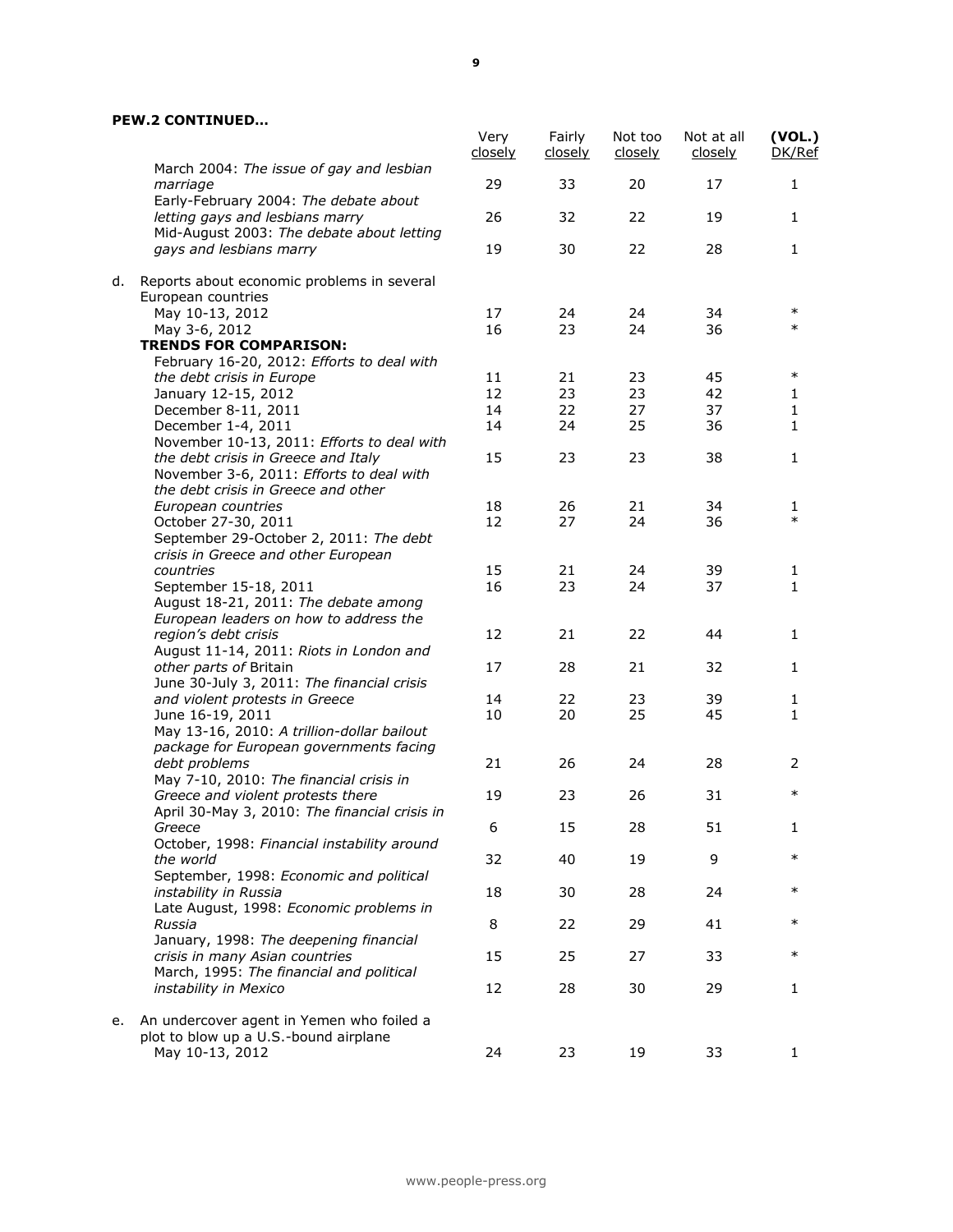|    |                                                | Very<br><u>closely</u> | Fairly<br><u>closely</u> | Not too<br><u>closely</u> | Not at all<br><u>closely</u> | (VOL.)<br>DK/Ref           |
|----|------------------------------------------------|------------------------|--------------------------|---------------------------|------------------------------|----------------------------|
|    | <b>TRENDS FOR COMPARISON:</b>                  |                        |                          |                           |                              |                            |
|    | September 7-10, 2007: German officials         |                        |                          |                           |                              |                            |
|    | stopping a terrorist plot to bomb several      |                        |                          |                           |                              |                            |
|    | locations, including a U.S. military base in   |                        |                          |                           |                              |                            |
|    | Germany                                        | 20                     | 27                       | 23                        | 28                           | 2                          |
|    | August, 2006: British officials stopping a     |                        |                          |                           |                              |                            |
|    | terrorist plot to blow up planes flying to the |                        |                          |                           |                              |                            |
|    | U.S.                                           | 54                     | 26                       | 9                         | 9                            | 2                          |
| f. | News about candidates for the 2012             |                        |                          |                           |                              |                            |
|    | presidential election                          |                        |                          |                           |                              |                            |
|    | May 10-13, 2012                                | 34                     | 23                       | 18                        | 24                           | $\ast$                     |
|    | May 3-6, 2012                                  | 29                     | 27                       | 19                        | 24                           | $\ast$                     |
|    | April 26-29, 2012                              | 29                     | 29                       | 18                        | 23                           | 1                          |
|    | April 19-22, 2012                              | 29                     | 29                       | 20                        | 20                           | $\mathbf 1$                |
|    | April 12-15, 2012                              | 32                     | 28                       | 16                        | 23                           | 1                          |
|    | April 5-8, 2012                                | 31                     | 27                       | 18                        | 23                           | $\ast$                     |
|    | March 29-April 1, 2012                         | 23                     | 29                       | 21                        | 27                           | $\ast$                     |
|    | March 22-25, 2012                              | 28                     | 28                       | 18                        | 25                           | $\mathbf{1}$               |
|    | March 15-18, 2012                              | 28                     | 31                       | 17                        | 24                           | $\ast$                     |
|    | March 8-11, 2012                               | 28                     | 27                       | 21                        | 23                           | $\ast$                     |
|    | March 1-4, 2012                                | 31                     | 24                       | 20                        | 24                           | $\mathbf{1}$               |
|    | February 23-26, 2012                           | 28                     | 29                       | 18                        | 24                           | $\mathbf 1$                |
|    | February 16-20, 2012                           | 25                     | 29                       | 19                        | 25                           | $\overline{2}$             |
|    | February 9-12, 2012                            | 35                     | 25                       | 18                        | 20                           | $\mathbf 1$                |
|    | February 2-5, 2012                             | 30<br>28               | 27                       | 20                        | 21<br>21                     | $\mathbf 1$<br>$\mathbf 1$ |
|    | January 26-29, 2012                            | 28                     | 30<br>30                 | 21<br>17                  | 24                           | $\ast$                     |
|    | January 19-22, 2012<br>January 12-15, 2012     | 29                     | 29                       | 18                        | 23                           | $\mathbf 1$                |
|    | January 5-8, 2012                              | 29                     | 30                       | 16                        | 25                           | $\ast$                     |
|    | December 15-18, 2011                           | 26                     | 24                       | 20                        | 29                           | 1                          |
|    | December 8-11, 2011                            | 27                     | 27                       | 18                        | 28                           | $\ast$                     |
|    | December 1-4, 2011                             | 25                     | 28                       | 20                        | 26                           | $\mathbf{1}$               |
|    | November 17-20, 2011                           | 24                     | 31                       | 21                        | 23                           | $\mathbf 1$                |
|    | November 3-6, 2011                             | 22                     | 31                       | 20                        | 26                           | 1                          |
|    | October 27-30, 2011                            | 21                     | 26                       | 21                        | 30                           | $\mathbf 1$                |
|    | October 20-23, 2011                            | 21                     | 28                       | 22                        | 28                           | $\mathbf 1$                |
|    | October 13-16, 2011                            | 26                     | 29                       | 22                        | 23                           | $\mathbf{1}$               |
|    | October 6-9, 2011                              | 25                     | 25                       | 23                        | 27                           | 1                          |
|    | September 29-October 2, 2011                   | 27                     | 26                       | 21                        | 25                           | $\ast$                     |
|    | September 22-25, 2011                          | 25                     | 26                       | 23                        | 25                           | $\mathbf 1$                |
|    | September 15-18, 2011                          | 24                     | 28                       | 21                        | 27                           | 1                          |
|    | September 8-11, 2011                           | 22                     | 26                       | 21                        | 31                           | $\ast$                     |
|    | September 1-4, 2011                            | 22                     | 23                       | 22                        | 32                           | 1                          |
|    | August 25-28, 2011                             | 22                     | 22                       | 22                        | 33                           | $\mathbf{1}$               |
|    | August 18-21, 2011                             | 27                     | 26                       | 19                        | 28                           | $\mathbf{1}$               |
|    | August 11-14, 2011                             | 19                     | 24                       | 20                        | 36                           | $\mathbf{1}$               |
|    | August 4-7, 2011                               | 18                     | 21                       | 22                        | 37                           | 1                          |
|    | July 28-31, 2011                               | 17                     | 27                       | 21                        | 35                           | 1                          |
|    | July 21-24, 2011                               | 17                     | 22                       | 28                        | 32                           | $\ast$                     |
|    | July 14-17, 2011                               | 18                     | 26                       | 27                        | 28                           | $\mathbf{1}$               |
|    | July 7-10, 2011                                | 16                     | 23                       | 27                        | 33                           | $\mathbf{1}$               |
|    | June 30-July 3, 2011                           | 21                     | 28                       | 24                        | 25                           | $\overline{2}$             |
|    | June 23-26, 2011                               | 19                     | 26                       | 24                        | 31                           | $\ast$                     |
|    | June 16-19, 2011                               | 23                     | 29                       | 23                        | 25                           | $\ast$                     |
|    | June 9-12, 2011                                | 18                     | 30                       | 22                        | 30                           | 1                          |
|    | June 2-5, 2011                                 | 21                     | 31                       | 22                        | 26                           | $\ast$                     |
|    | May 26-29, 2011                                | 20                     | 27                       | 24                        | 28                           | $\ast$                     |
|    | May 19-22, 2011                                | 15                     | 27                       | 24                        | 32                           | 1                          |